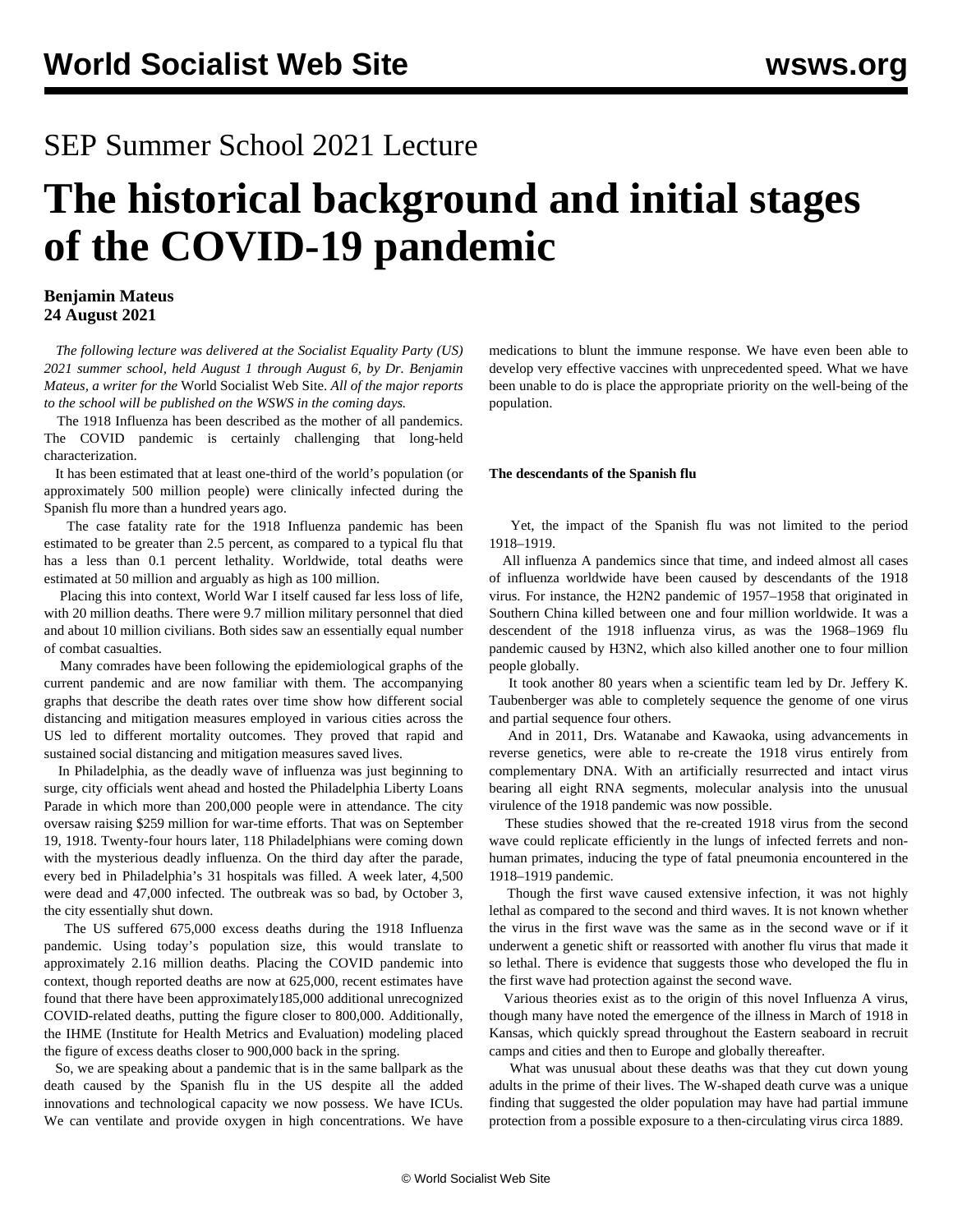Perhaps most sobering is what Dr. David Morens, Office of the Director at the NIAID, wrote about the influenza pandemic in April of 2019.

 "As deadly as the 1918 pandemic was, US mortality data, adjusted for population growth, suggest that over the past century about three times as many deaths have been caused by descendants of the 1918 pandemic virus than by the pandemic virus itself." These have considerable relevance to the generations that will be forced to live with the SARS-CoV-2 virus.

#### **Woodrow Wilson's response to the flu pandemic**

 As the 1918 flu pandemic was killing hundreds of thousands of Americans, it is worth reviewing President Woodrow Wilson and the White House's response to the pandemic, which have perhaps interesting parallels to the COVID pandemic.

 Focusing his attention completely on the war effort, Wilson never uttered a single public statement about the 1918–1919 flu epidemic. Historian John M. Barry, author of *The Great Influenza: The Story of the Deadliest Pandemic in History*, noted, "In terms of managing a federal response to the pandemic, there was no leadership or guidance of any kind from the White House. Wilson wanted the focus to remain on the war effort. Anything negative was viewed as hurting morale and hurting the war effort."

 Tevi Troy who wrote *Shall We Wake the President: Two Centuries of Disaster Management from the Oval Office*, ranked Wilson as the worst president. "The federal response to the influenza outbreak in 1918 can best be described as neglectful. Hundreds of thousands of Americans died without President Wilson saying anything or mobilizing nonmilitary components of the U.S. government to help the civilian population." He also faulted Wilson for contributing to the massive spread of the disease by continuing troop mobilizations "even as World War I was winding to a close."

 Barry notes that Wilson was quite aware of how serious the disease was. He heard and read reports on the way the illness would strike young and healthy soldiers in the barracks or on troop transports that were sailing across the Atlantic Ocean. Though the US lost almost 54,000 soldiers in combat during the war, another 45,000 (a number in equal magnitude to combat deaths) perished from influenza and related pneumonia by the end of 1918.

 In fact, White House staffers were falling ill left and right. A Secret Service agent, the White House usher and a stenographer fell ill before Wilson left for France. When in Paris to negotiate the Treaty of Versailles after the World War I armistice, a young American aide in the peace delegation, Donald Frary, fell ill and died. He was only 25.

 Wilson too fell ill at Versailles during the peace delegations, developing a fever as high as 103 degrees Fahrenheit. The *New Yorker* wrote, "Wilson, sequestered during his recovery in the Hôtel du Prince Murat, an elegant town house in the Eighth Arrondissement, soon appeared changed by his bout with flu. He became obsessed with 'funny things,' as an aide put it. He grew fixated on the furniture in the house and came to believe that he was surrounded by French spies. 'We could but surmise that something queer was happening in his mind,' Irwin Hoover, the President's chief usher, said. 'One thing is certain: he was never the same after this little spell of sickness.'"

 Providing the necessary political analysis for understanding the response to the pandemic then, the ICFI wrote on the occasion of the centenary of Armistice Day:

The war was waged for markets, profits, resources and spheres

of influence. But this conflict itself did not simply arise from the political outlook of the various imperialist politicians. It had deeper roots in the very development of the capitalist economy. As Leon Trotsky explained, in words that ring out even more powerfully in today's era of globalized production, the foundations of the war were to be found in the objective contradiction between the development of world economy and the division of the world into rival capitalist nation-states and imperialist great powers.

 Each of the imperialist powers sought to resolve this contradiction through a bloody struggle to decide which of them would become the hegemonic world power. That conflict was to finally result—after three decades of barbarism, involving economic devastation, fascism, the Holocaust of European Jewry, and the mass slaughter of World War II—in the domination of US imperialism.

 But the contradictions of world capitalism were not overcome. They were only temporarily subsumed under the domination of the United States. The disease which had gripped the global capitalist system was not cured, it only went into a period of remission. This period has now ended.

 The influenza pandemic could not be allowed to interfere with this redivision of the world, and, in a matter of speaking, the Influenza pandemic had been a byproduct of these contradictions and bloody struggles. And the reemergence of another deadly scourge, COVID-19, was not only unsurprising, but it was also long predicted had been foreseen.

#### **Warnings of a new pandemic**

 In a report published more than a decade ago, titled, "Global trends in emerging infectious diseases," the authors noted these events have been rising significantly over time, impacting global health and economies. A significant majority are derived from diseases that are transmitted from animals to humans. They also found that there has been a "substantial risk of wildlife zoonotic and vector borne EIDs originating at lower latitudes where there is little reporting." Also, of concern are (antibiotic resistant) bacterial pathogens.

 Peter Daszak, the disease ecologist, noted: "Pandemics are on the rise, and we need to contain the process that drives them, not just the individual diseases: Plagues are not only part of our culture— *they are caused by it*. … Pandemics usually begin as viruses in animals that jump to people when we make contact with them. These spillovers are increasing exponentially as our ecological footprint brings us closer to wildlife in remote areas and the wildlife trade brings these animals into urban centers. Unprecedented road-building, deforestation, land clearing and agricultural development, as well as globalized travel and trade, make us supremely susceptible to pathogens like coronaviruses."

 In early February 2018, the World Health Organization held an informal consultation in Geneva, Switzerland, to review the list of priority diseases with a focus on severe emerging infectious diseases (EID) with potential to generate a public health emergency, and for which insufficient or no preventive and curative solutions exist. The review determined that given their potential to cause a public health emergency and the absence of efficacious drugs and/or vaccines, there is an urgent need for accelerated research and development for disease like Ebola, Lassa Fever, Zika, MERS and SARS, and Disease X, a term for an as-of-yet-unknown and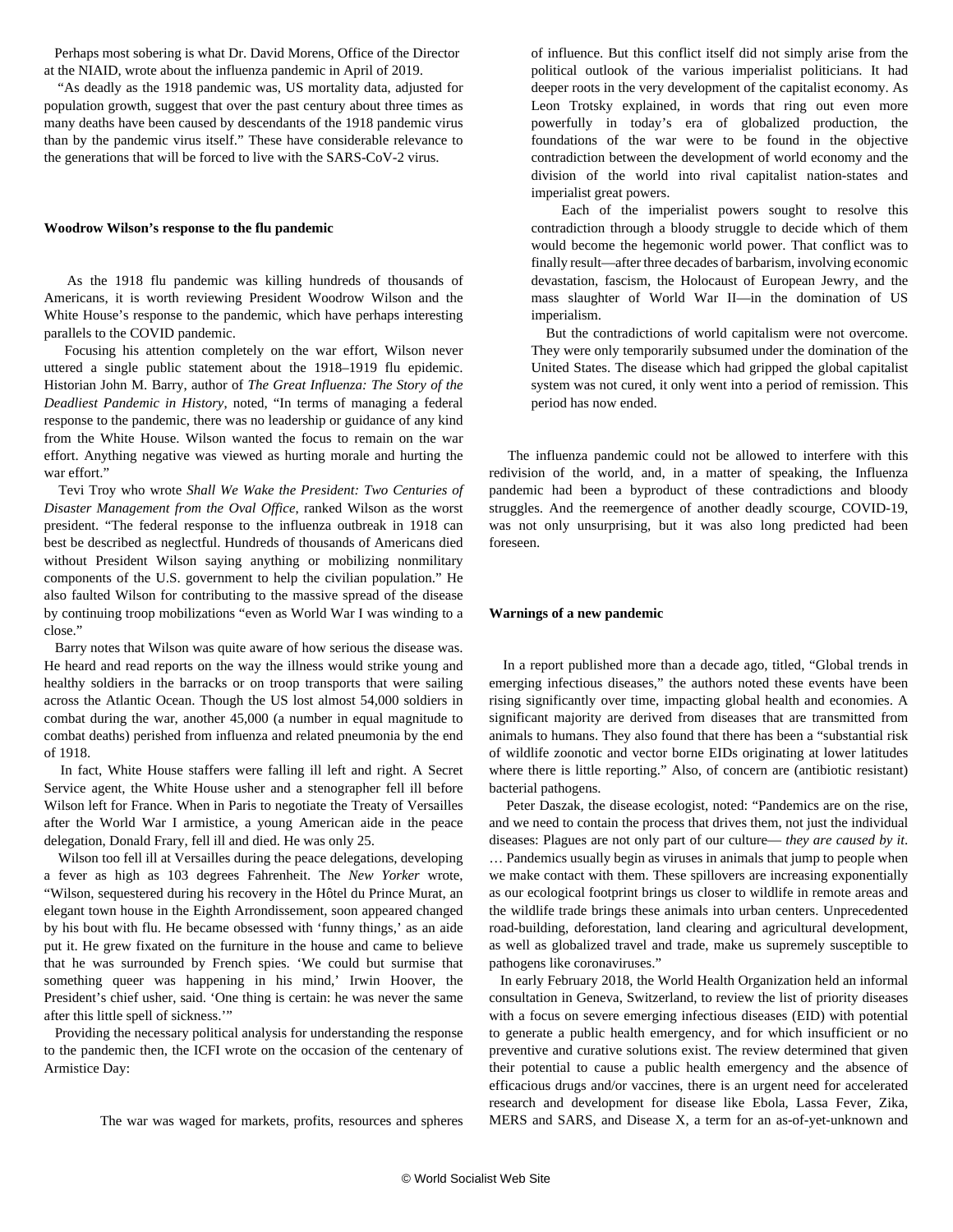unnamed pathogen.

 The WHO said: "Disease X represents the knowledge that a serious international epidemic could be caused by a pathogen currently unknown to cause human disease.'

 John-Arne Rottingen, Special Adviser to the WHO said: "History tells us that it is likely the next big outbreak will be something we have not seen before. It may seem strange to be adding an 'X' but the point is to make sure we prepare and plan flexibly in terms of vaccines and diagnostic tests. We want to see 'plug and play' platforms developed which will work for any, or a wide number of diseases; systems that will allow us to create countermeasures at speed."

 However, despite these warnings, little funding and effort has been placed in fully developing this critical infrastructure nor coordinating these on an international basis.

#### **The outbreak in Wuhan, China**

 The first hint to the world of the outbreak of a novel coronavirus in Wuhan was received on December 30 by way of an international memo sent out by Wuhan's health administration warning of an unusual viral pneumonia.

 Dr. Marjorie Pollack, a graduate of the CDC's Epidemic Intelligence Services, who is a volunteer at ProMED, a program run by the International Society for Infectious diseases, and resides in Brooklyn, was checking her emails after dinner on that day when she received an alert from a colleague about clusters of seriously ill patients in China. Four hours later, an AI system run by Boston Children's Hospital sent out a brief alert about unidentified pneumonia cases in Wuhan.

 During an interview on March 5, 2020, she explained, "I got an alert from a colleague who keeps a finger on the pulse of Weibo, the Chinese social media platform. The alert gave me some tweets about stuff that was going on in Wuhan—a cluster of four cases, then 27 cases—along with a picture theoretically of a document sent out by the Wuhan public health commission stating something about pneumonia cases that seemed to be associated with a seafood and wildlife market. Having lived through and worked through the SARS outbreak, it just rang a bell. This was a déjà vu."

 ProMED-mail was founded in 1994. Originally envisioned as a direct scientist-to-scientist network, ProMED rapidly grew into a prototype outbreak reporting and discussion list, especially after the 1995 Ebola outbreak. They also played a crucial role in identifying the SARS outbreak early in 2003.

 As to a question regarding China's response, during the same interview Dr. Pollack added, "I think this go around, China has been completely transparent. SARS was a lesson on the need for transparency. I've been very impressed with them. They've been putting out data whenever they've had it. I think in Wuhan, what happened was they were just overwhelmed. And they were very honest. They admitted that they basically didn't have the surge capacity to handle the volume, which is why they ended up building two hospitals in less than a week."

 The timeline speaks for itself: As cases began to accumulate, physicians in the Wuhan City hospitals began to note an unusual pneumonia-like illness that was afflicting patients. At first, they were concerned this was the emergence of the SARS virus. By the following week (the first week in January) four independent labs in China had sequenced the novel coronavirus.

 Internal communications at the time also reflect that the National Health Commission was notified that the new virus was potentially contagious through respiratory passage and recommended taking preventative measures in public areas. The US CDC even advised a travel watch advisory for Wuhan City. We know now that every major institution in the US—FDA, CDC, White House, Congress—had been notified of these developments.

 On January 11, Dr. Zhang Yongzhen of Shanghai Public Health Clinic Centre, out of frustrations with delays by authorities, published the sequence on virological.org, finally providing the world the first glimpse of the genetic blueprint for SARS-CoV-2. Thai researchers, who had isolated and partially sequenced the virus from an ill Chinese traveler discovered at the airport on January 9, issued findings on January 13 that the virus was identical to Dr. Zhang's sequence.

 The crux of the criticism against China's delay lies in the fact that more than two weeks had passed since the partial sequence had been decoded and more than a week since three other labs had full sequences before the sequences were finally published on GISAID, platform for scientists to share genomic sequences. Yet, the issue of human-to-human transmission had not been resolved.

 By mid-January, Beijing was quickly forced into damage-control mode, launching a nationwide public health emergency plan.

 Peter Daszak, president of Eco Health Alliances, a scientist who has spent his career hunting dangerous viruses, explained: "The pressure is intense in an outbreak to make sure you're right. It's actually worse to go out to the public with a story that's wrong because the public completely lose confidence in the public health response."

 Only after a renowned infectious disease and pulmonologist specialist, Dr. Zhong Nanshan, declared on January 20 that the new virus was being transmitted between people, did the Chinese President Xi Jinping call for the "timely publication of epidemic information and deepening of international cooperation."

#### **The response of the WHO**

 On January 22, the WHO convened an independent committee to address if there was a need to declare a global health emergency. A week later, on January 30, a Public Health Emergency of International Concern (PHEIC) was declared when there were just over 10,000 COVID-19 cases, of which 80 had been detected outside of mainland China.

 To be clear, the four weeks to the PHEIC was the objective recognition of the scope of the global crisis and the call to action. The five to six weeks that followed became a recognition that there lacked the political will by the ruling elites to stem the rapid pace of global transmission. In short, the declaration of the pandemic was a declaration of defeat by the WHO, a declaration that little would be done to impede the course of the pandemic.

 Offering a searing criticism of the global response, the WHO's independent oversight and advisory committee wrote on May 21, 2020, "There has been a palpable lack of global solidarity and common purpose. That is a recipe for extending and worsening the global outbreak, leaving all countries less secure. A successful pandemic response hinges on interconnected global systems and networks: of scientific expertise, medical supply, trade, innovation, and production. The rising politicization of pandemic response is a material impediment to defeating the virus, while it aggravates other health, social and economic impacts."

 Meanwhile, the ICFI, who had been following these events closely very early in the course of the crisis, analyzing the developments almost from moment to moment, recognized the dangers posed by the virus to global inaction and irresponsibility.

 On February 28, 2020, the ICFI issued the statement, "For a globally coordinated emergency response to the coronavirus pandemic," at a time